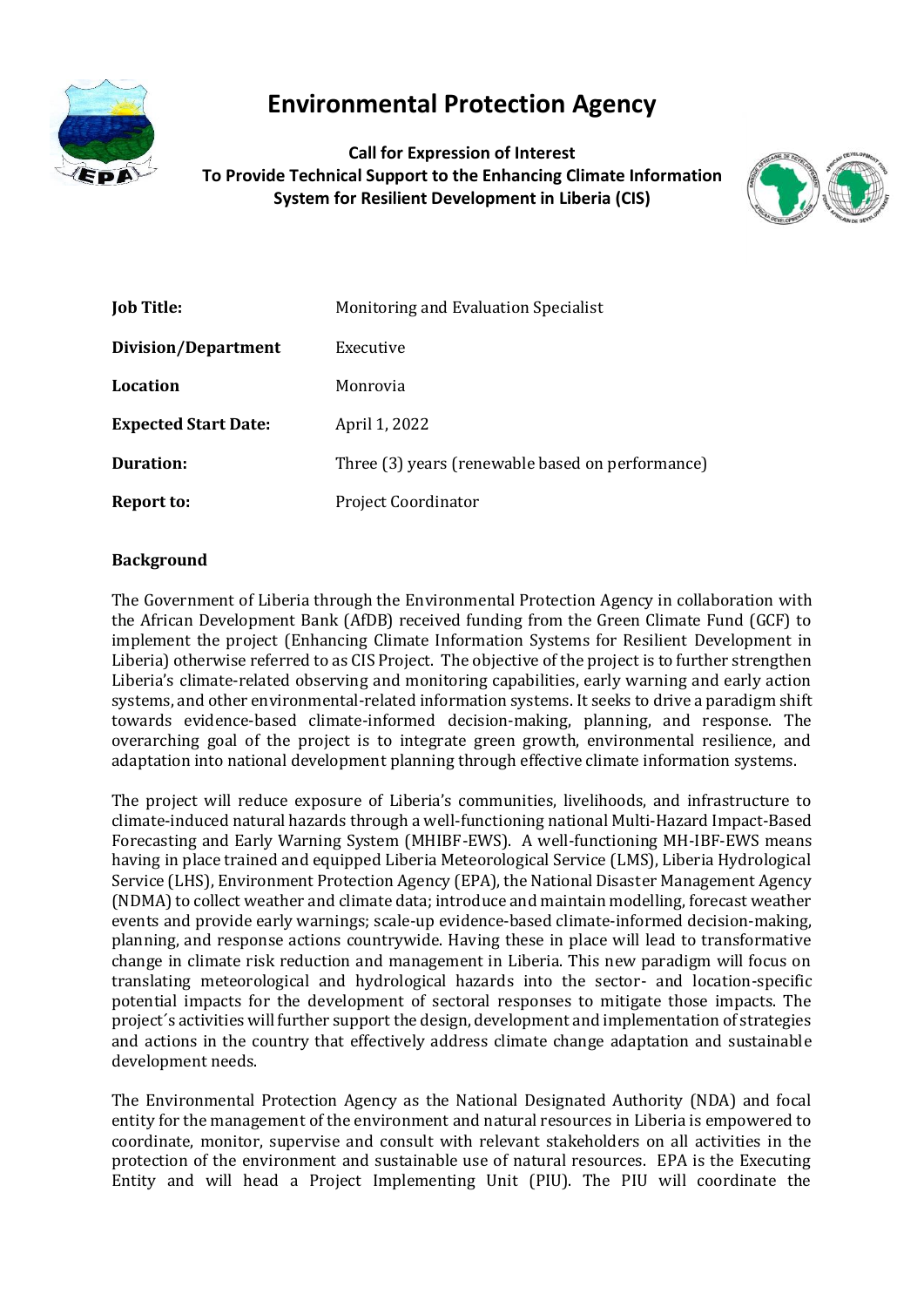implementation of the project, and will consist of three technical departments (Liberia Meteorological Service, Liberia Hydrological Service and National Disaster Management Agency), Project Coordinator and Project Staff. The role of the three technical department is to provide technical support to the PIU. The AfDB, as an Accredited Entity to the GCF will provide oversight and quality assurance support services to the CIS. The Project Implementation Unit (PIU) will assist the implementation of the Project with support from the EPA and AfDB. The PIU staff including project Coordinator, meteorology, hydrology, aviation and Monitoring and Evaluation specialists, and finance officer will be hosted at the EPA and will report to the Executive Director/CEO of the EPA and the AfDB Country Office. The Monitoring and Evaluation specialist will provide technical support to the project on a daily basis.

# **Objective**

The M&E Specialist shall be the project Monitoring and Evaluation (M&E) and Knowledge Management technical expert at the PIU responsible for issues pertaining to monitoring and evaluation programs on the project. He/she will be working closely with the Executive Director, the National Coordinator of the National Climate Change Secretariat, the project Coordinator, and project staff. The M&E Specialist will also follow up on all activities of the Vulnerability and Adaptation Working Group - an inter-sectoral working group consisting of personnel from LHS, LMS, MoT, NDMA, LCAA, MOA, Ministry of Gender, Children and Social Protection (MGCSP), MoH, and WMO that will convene monthly to discuss progress and implementation-related issues.

# **Duties and Responsibilities**

Under the supervision of the Project Coordinator, the M&E Specialist will undertake the following tasks:

- Produce, organize and disseminate the information needed for the strategic management of the Project,
- Document the results and lessons learned for internal use and for public dissemination on the achievements and
- Respond to the information needs of the Green Climate Fund, African Development Bank and the Government on the activities, immediate outcomes and impact of the Project.
- A monitoring and evaluation manual that will describe a simple and effective system for collecting, processing, analyzing and disseminating data will be prepared in the first year of the Project
- Disaggregate data according to poverty, livelihood group and gender in terms of reporting;
- Each implementing or partner agency will have clear M&E responsibilities with specific reporting deadlines and a forum for presenting and discussing the findings of the monitoring exercise;
- M&E will be linked to the project rationale, log frame, and annual work plans and budgets.
- Incorporate M&E findings to take corrective or enhancing measures at the level of project management and implementation.

# **Deliverables**

The M&E Specialist will be expected to deliver:

1. Initial implementation documentations such as the M&E log frame, mid-and final terminal annual reports for onward submission to the GCF;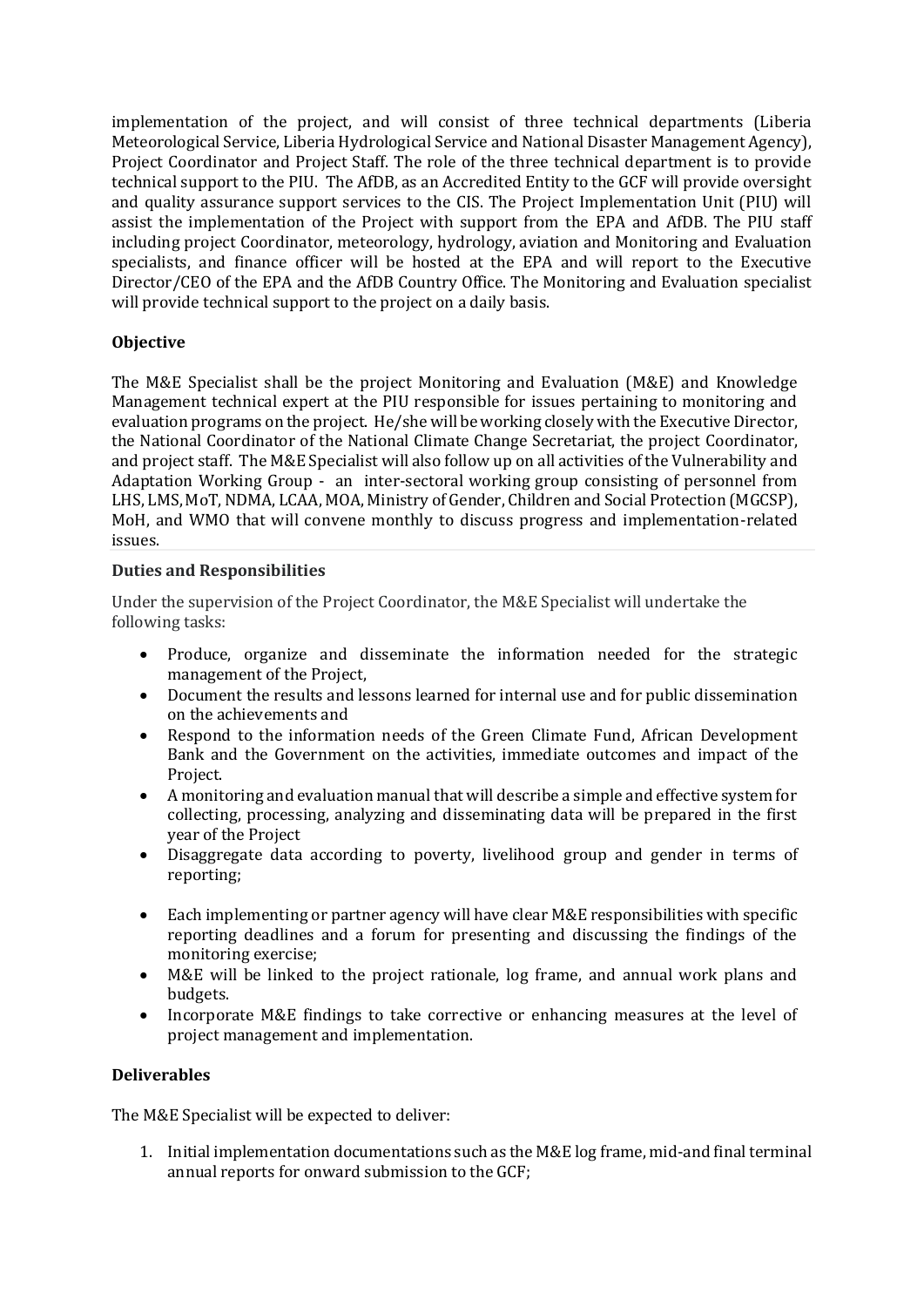- 2. Develop M&E tools for climate risk screening and assessment for hydro-met infrastructure and identify necessary adaptation measures.
- 3. Conduct in-depth M&E on climate information services in with the project's outcomes (e.g., preparing concepts notes, developing terms of reference, results review).
- 4. Facilitate the development of the baseline questionnaire, inception reports, mission review reports and the survey report
- 5. Prepare report on identifying, maximizing and tracking climate information services outputs, outcome and indicators of the project in line with the project deliverables
- 6. Produce the project dashboard as a means monitoring project progress overtime with real time data
- 7. Assist in the planning of field visits and other activities
- 8. Implementation of project-related lessons, best practices and evaluation on the course of the Project

### **Required Competences**

### *Education*

A minimum of a Master's degree in social and natural sciences; regional planning, project management; environmental management; natural resources management; business administration; or related disciplines.

### *Experience*

- Minimum 5 years of experience in relevant climate topics including: mobilizing climate adaptation finance, climate-related physical and transition risk assessment, climate adaptation projects and/or climate resilient development for developing countries, economics of climate adaptation/value-at-risk and climate change models, tools and/or datasets.
- Indebt understanding of M&E systems and their development.
- Demonstrated technical skills in climate risk and adaptation assessment across industries.
- Detailed knowledge of the UNFCCC process, Paris Agreement, climate finance instruments and mechanisms, and climate resilient development plans and commitments is desirable.
- Strong practical experience in applying tools and instruments for mainstreaming climate adaptation and resilience, green growth and climate finance into development concerns in investment operations.
- Familiarity with operations, policies and procedures of international financial institutions, and experience in processing and implementation of projects, is preferable
- Results-oriented and proactive; good attention to detail and ability to communicate verbally and in writing in English.
- Demonstrated ability to work effectively in a multicultural environment and build effective working relations with clients and colleagues.
- Experience in working on GCF and AfDB projects is an advantage

# **OTHER SKILLS**

- Ability in negotiating, diplomacy and lobbying skills.
- Ability to work under minimum supervision to meet short deadlines.
- Commitment and drive to achieve challenging goals, and problem-solving attitude.
- A team player with strong interpersonal skills and the ability to deal with multiple teams located in multiple institutions.
- Ability to identify client needs and deliver them promptly and accurately.
- Ability to work under tight timelines.
- Demonstrated ability in team management and collaboration.